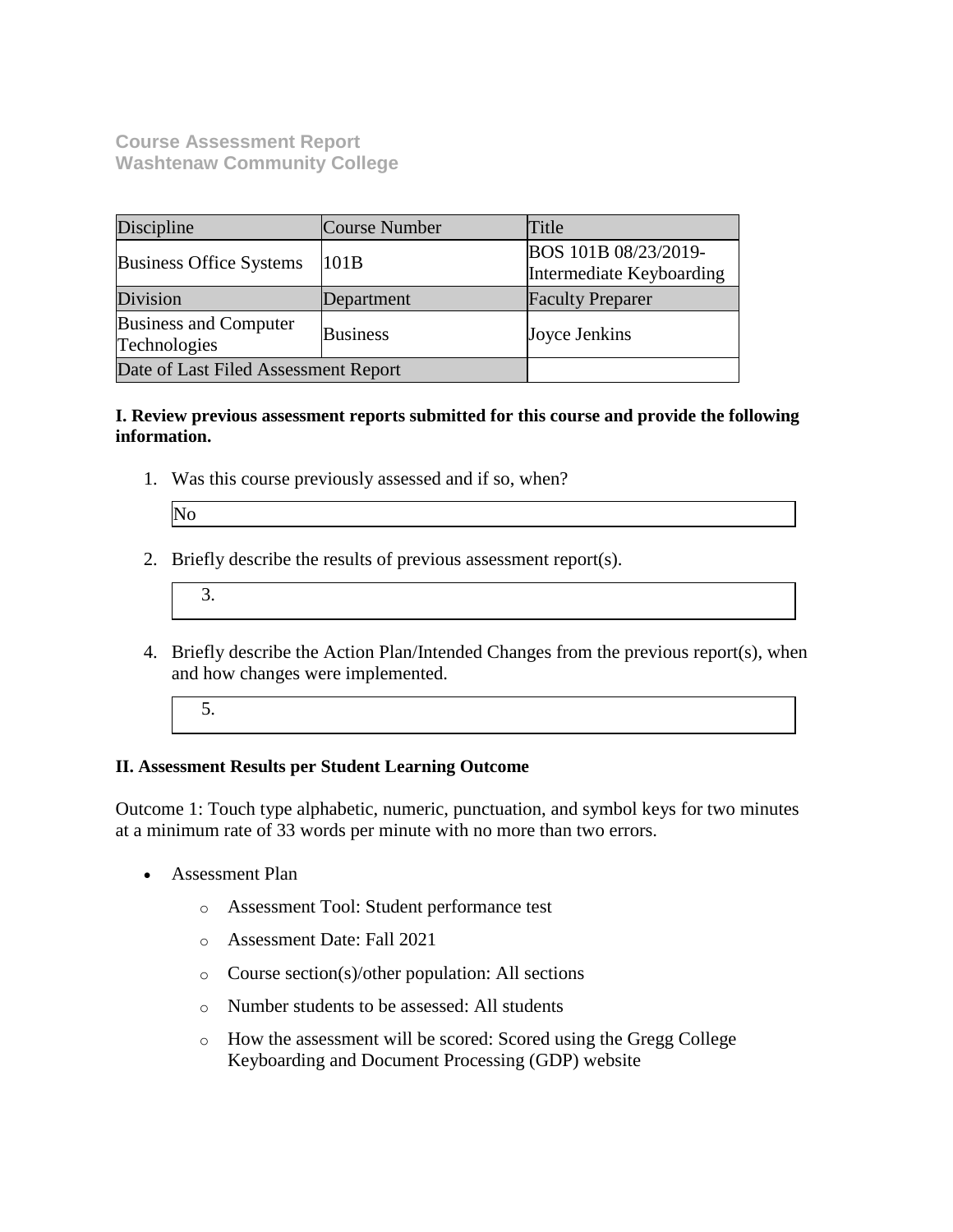- $\circ$  Standard of success to be used for this assessment: 70% of students will type 33.00 wpm or higher upon completion of the course.
- o Who will score and analyze the data: Departmental faculty
- 1. Indicate the Semester(s) and year(s) assessment data were collected for this report.

| riall (indicate years below) below) | Winter (indicate years) | SP/SU (indicate years)<br>below) |
|-------------------------------------|-------------------------|----------------------------------|
| 2018                                | 2019                    | 2019                             |

2. Provide assessment sample size data in the table below.

| # of students enrolled | # of students assessed |
|------------------------|------------------------|
| ندكه                   |                        |

3. If the number of students assessed differs from the number of students enrolled, please explain why all enrolled students were not assessed, e.g. absence, withdrawal, or did not complete activity.

During the Fall 2018, Winter 2019, and Spring/Summer 2019 semesters, there were a total of 25 students enrolled in the BOS 101 - Level B course. A total of eight students were not assessed, due to withdrawing or failure to complete the required lessons and/or exams.

4. Describe how students from all populations (day students on campus, DL, MM, evening, extension center sites, etc.) were included in the assessment based on your selection criteria.

Students enrolled in all online and face-to-face sections during the Fall 2018, Winter 2019, and Spring/Summer 2019 semesters were included within the assessment.

5. Describe the process used to assess this outcome. Include a brief description of this tool and how it was scored.

Although seven exams were provided to the students, the average of the top three exams completed on the Gregg College Keyboarding and Document Processing (GDP) website were used to calculate the typing wpm.

Students were required to complete three keyboarding exam timings, for two minutes each, with two mistakes allowed. For exams not within the 2-error limit, 2 wpm (words per minute) were subtracted for each error over the maximum number of errors allowed.

6. Briefly describe assessment results based on data collected for this outcome and tool during the course assessment. Discuss the extent to which students achieved this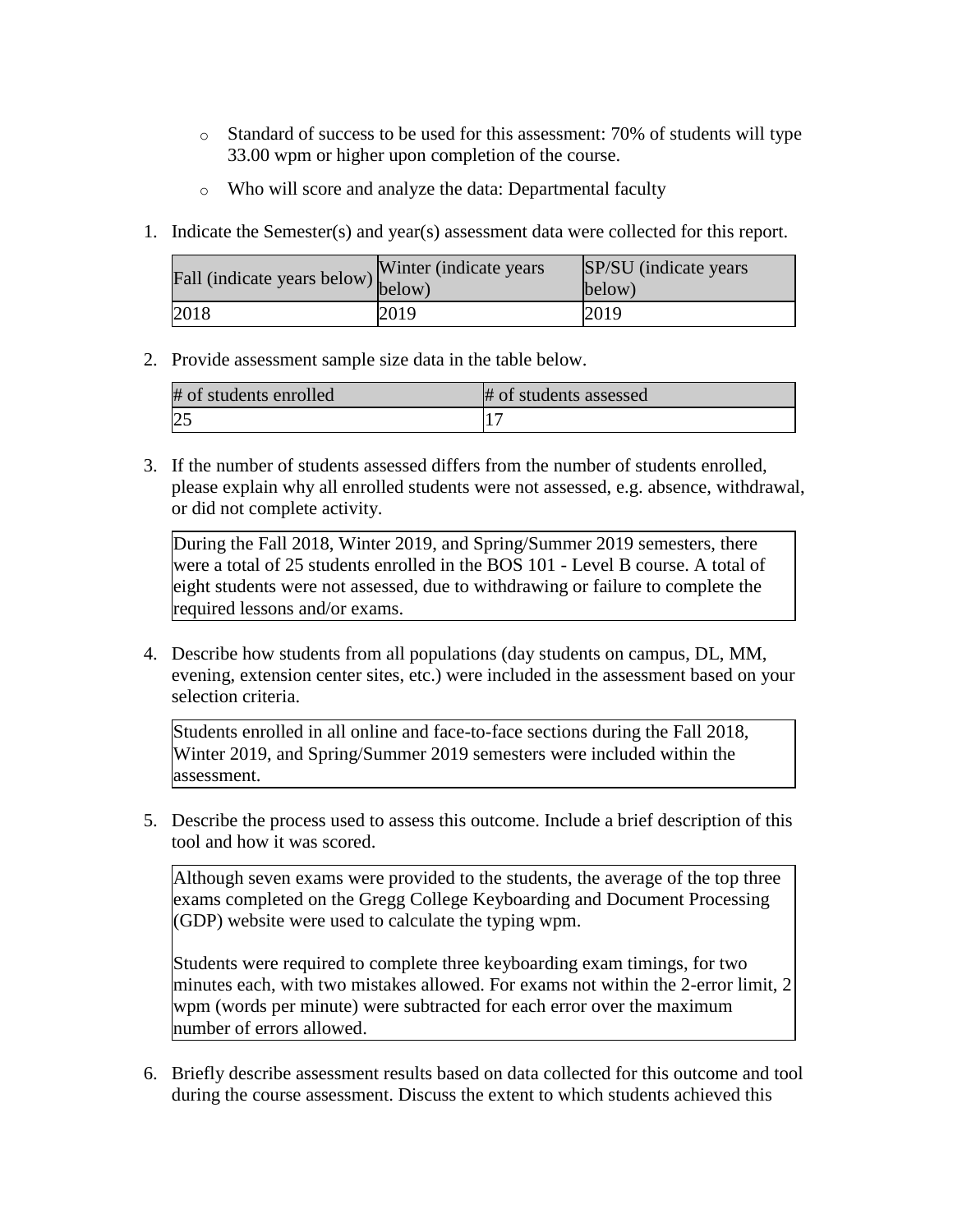learning outcome and indicate whether the standard of success was met for this outcome and tool.

Met Standard of Success: No 52.94% of students achieved a typing score of 33.00 wpm or higher.

7. Based on your interpretation of the assessment results, describe the areas of strength in student achievement of this learning outcome.

Only 52.94% of all students assessed met the minimum typing speed, as noted in Student Outcome 1.

8. Based on your analysis of student performance, discuss the areas in which student achievement of this learning outcome could be improved. If student met standard of success, you may wish to identify your plans for continuous improvement.

Instructor will complete an analysis outside of the assessment process to determine how much students are improving as a result of using the Gregg College Keyboarding and Document Processing (GDP) software. The results will be used to identify other ways student success can be improved.

#### **III. Course Summary and Intended Changes Based on Assessment Results**

- 1. Based on the previous report's Intended Change(s) identified in Section I above, please discuss how effective the changes were in improving student learning.
	- 2.
- 3. Describe your overall impression of how this course is meeting the needs of students. Did the assessment process bring to light anything about student achievement of learning outcomes that surprised you?

I believe the course is meeting the needs of students, especially for students who complete the keyboarding courses in the proper order. However, I would like to track how many students completed the Level A course, prior to enrolling in Level B. Students who bypass Level A and have low pre-test exams scores in Level B will be referred back to Level A.

4. Describe when and how this information, including the action plan, was or will be shared with Departmental Faculty.

Once approved, the assessment results, including the action plan, will be shared with all BOS 101 keyboarding instructors.